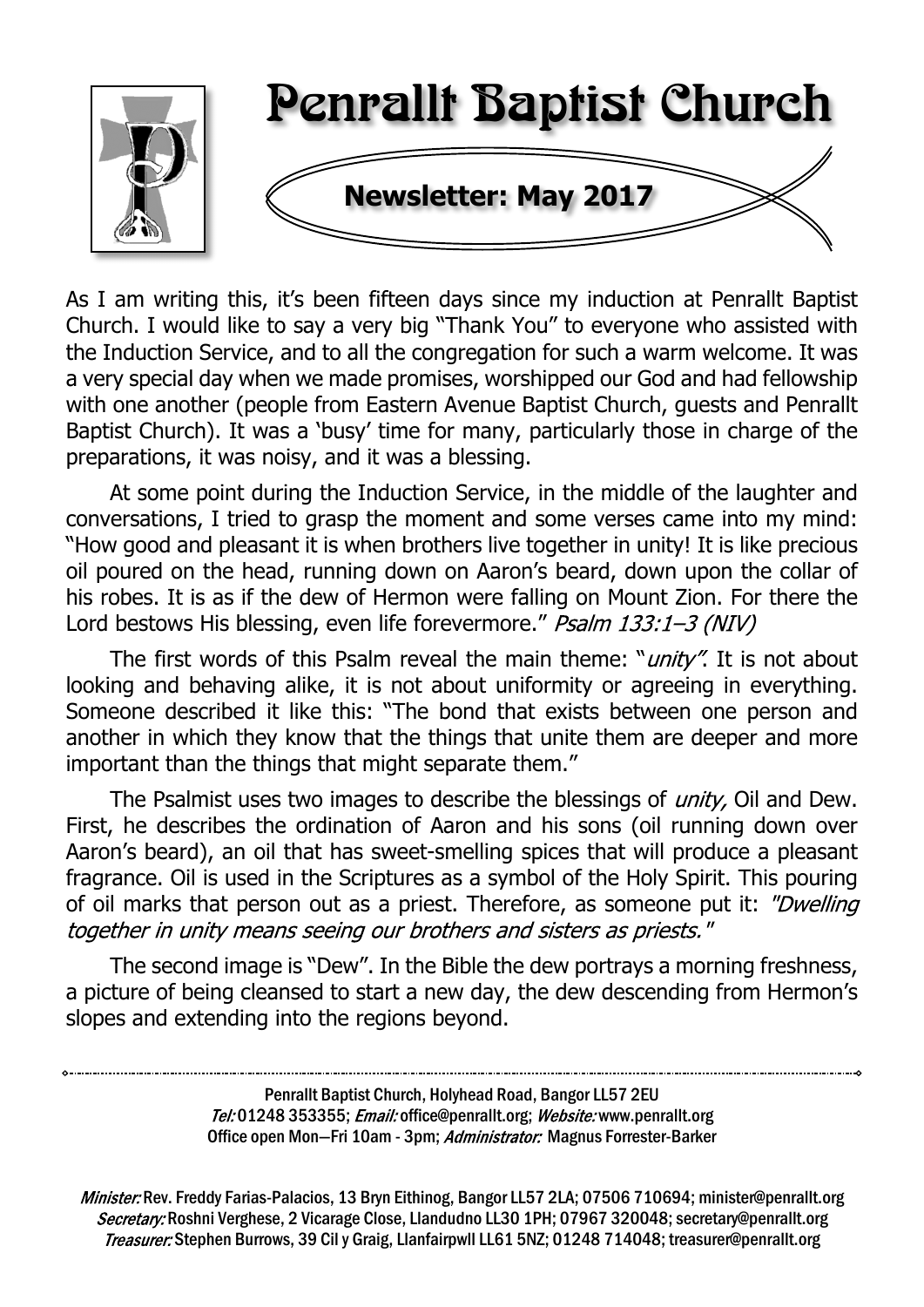The best place to find *unity* is in the Church, when its members are born again by the Spirit of God. That allows them to serve Him and one another regardless of their backgrounds and differences. Unity that produces a sweet fragrance (oil) that rises to God's nostrils, and that reaches out (with its dew) to refresh those who are feeling lonely, discouraged or broken hearted.

As I said in the Induction Service, please pray for Penrallt Baptist Church. Let's not give up meeting together, and remember that our communion with one another consists exclusively in what Jesus has done for each of us. He loved us, therefore we are called to love one another, for Jesus said: "By this all men will know that you are my disciples, if you love one another." John 13:35 (NIV)

The true people of God are a family. May the Lord help us to show everyone that we live in *unity*, and that it is good and pleasant to be part of Penrallt Baptist Church.

God bless

Freddy

#### Deadline for next month's newsletter: Sunday 21st May.

Please sent information to Magnus (office@penrallt.org: 01248 353355). All notices should be submitted in writing (preferably by email) as early as possible.

Please note that Magnus will be out of the office until Thursday 4<sup>th</sup> May. Although both Freddy and Roshni will be around, the office is not likely to be open between 10am and 3pm every day as it normally is. If you are planning to call in, it would be as well to check first that someone will be there, especially if you are travelling a long way to get there. Also, please exercise patience when waiting for responses to emails or phone calls. In case of emergency please contact Freddy or Roshni directly (see bottom of front page for contact details).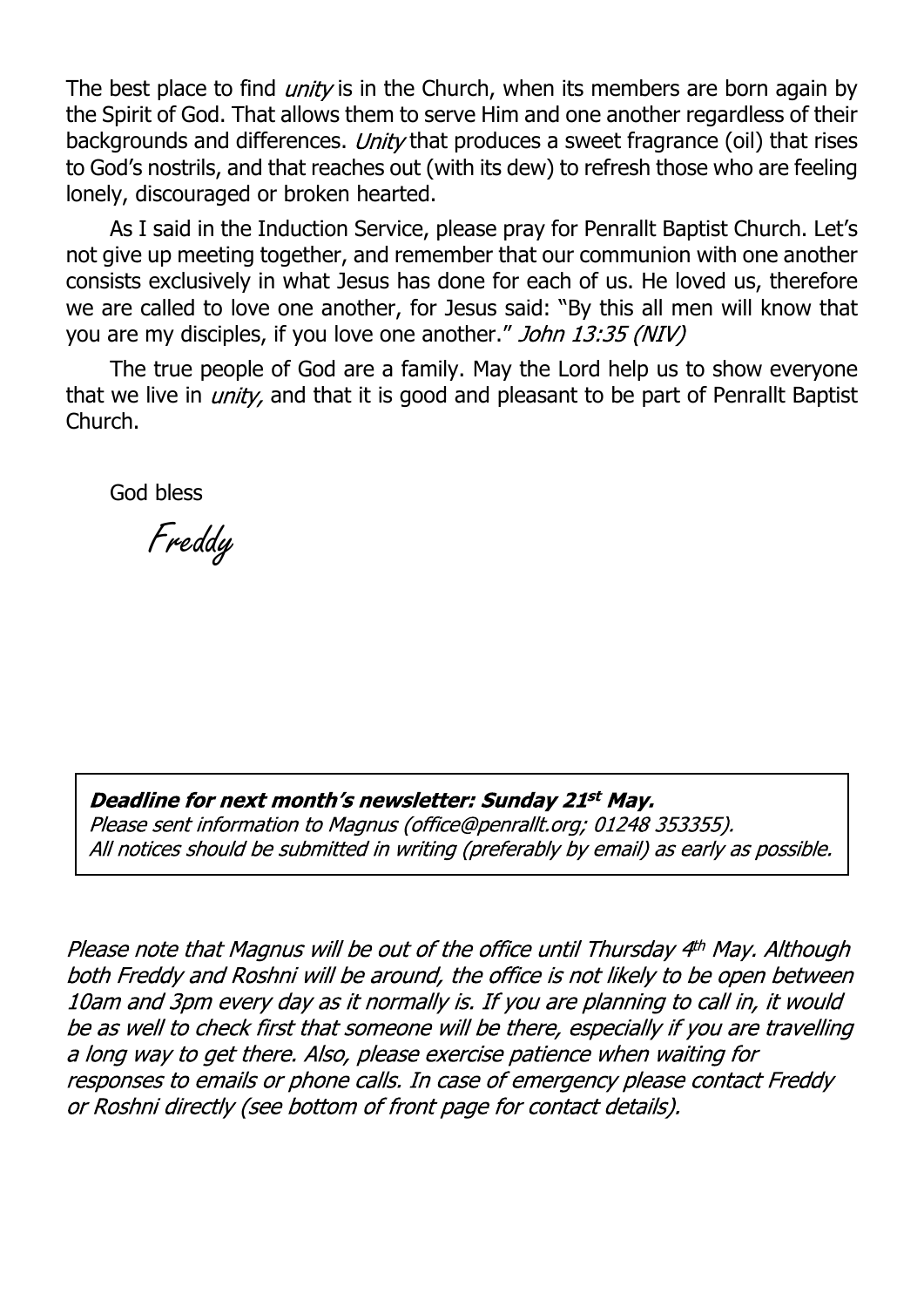# **Services This Month**

Except where noted, the sermons this month will be from our minister, Freddy Farias-Palacios, continuing the series on *Fruitfulness on the Front Line* (morning services) and *Lessons from Luke* (evening services). The other speakers, Geoff Birch and Roger Borlace, are both retired Baptist ministers and members of Penrallt.

### **7th May**

10:30am **Fruitfulness on the front line #2: Modelling godly character**

Galatians 5:13-26

6:00pm Communion Service. **Lessons from Luke #5: The Lord's Supper**

#### **14th May**

- 10:30am **Fruitfulness on the front line #3: Principles for those working for Christ** Colossians  $3:17 - 4:1$
- 6:00pm **Lessons from Luke #6: Living free from the deadly trap of offense** Luke 17:1, Matthew 24:10-13

# **21st May**

| 10:30am Speaker: Geoff Birch<br>James #9: The Finale     | <i>James 5</i>    |
|----------------------------------------------------------|-------------------|
| 6:00pm Speaker: Roger Borlace<br><b>Dying and Rising</b> | <i>Matthew 28</i> |

#### **28th May**

10:30am Communion Service. **Fruitfulness on the front line #4: Growing in Christ to minister grace and love** Colossians  $1:3-8$ 

6:00pm **Lessons from Luke #7: All things that can be shaken will be shaken**Luke 22:21-23; Hebrews 12:26-27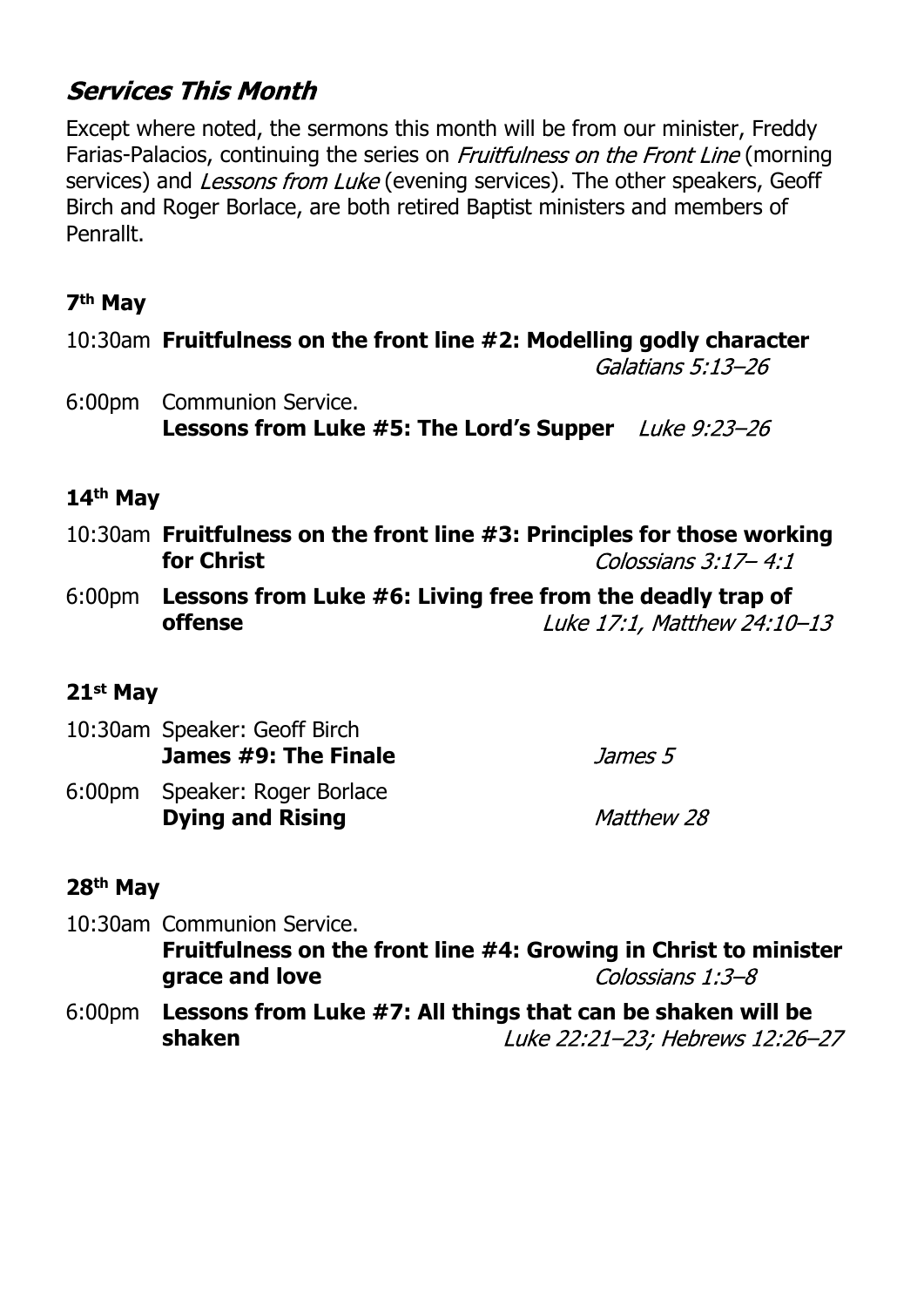# **Dates for Your Diary**

| <b>Saturdays</b>            | 8:30-9:30am                                                                                           | Prayer meeting in the Twrgwyn Room.                                                                                      |
|-----------------------------|-------------------------------------------------------------------------------------------------------|--------------------------------------------------------------------------------------------------------------------------|
| <b>Wednesday 3</b>          | $10:30$ am                                                                                            | Men's prayer meeting followed by coffee.                                                                                 |
| <b>Thursday 4</b>           | all day                                                                                               | Please note that the Twrgwyn Room will be used<br>as a polling station in the local government<br>elections.             |
| <b>Sunday 7</b>             | 2:15 <sub>pm</sub>                                                                                    | Service at Haulfre residential home in Llangoed<br>(near Beaumaris).                                                     |
| <b>Monday 8</b>             | 7:30 <sub>pm</sub>                                                                                    | Deacons' meeting.                                                                                                        |
| <b>Saturday 13</b>          | 7:30pm                                                                                                | Christian Aid quiz at Penrallt (marking the start of<br>this year's Christian Aid week). Teams of 4-6, £2<br>per person. |
| <b>Monday 15</b><br>12:30pm |                                                                                                       | Opening service and Frugal Lunch for Christian<br>Aid Week at Berea Newydd.                                              |
| <b>Thursday 18</b>          | "Big Brekkie" for Christian Aid Week in the<br>9am-3pm<br>Christian Aid Office on Bangor High Street. |                                                                                                                          |
| <b>Friday 19</b>            | time TBC                                                                                              | Christian Aid Coffee Morning at the Quaker<br>Meeting House on Dean Street.                                              |
| <b>Monday 22</b>            | 10:30am                                                                                               | Church walk at Llyn Idwal / Llyn Ogwen.                                                                                  |

Please see the Noticeboard section of this newsletter for more about many of these events.

**Children's Birthdays in May** 

16<sup>th</sup>: Mark Walker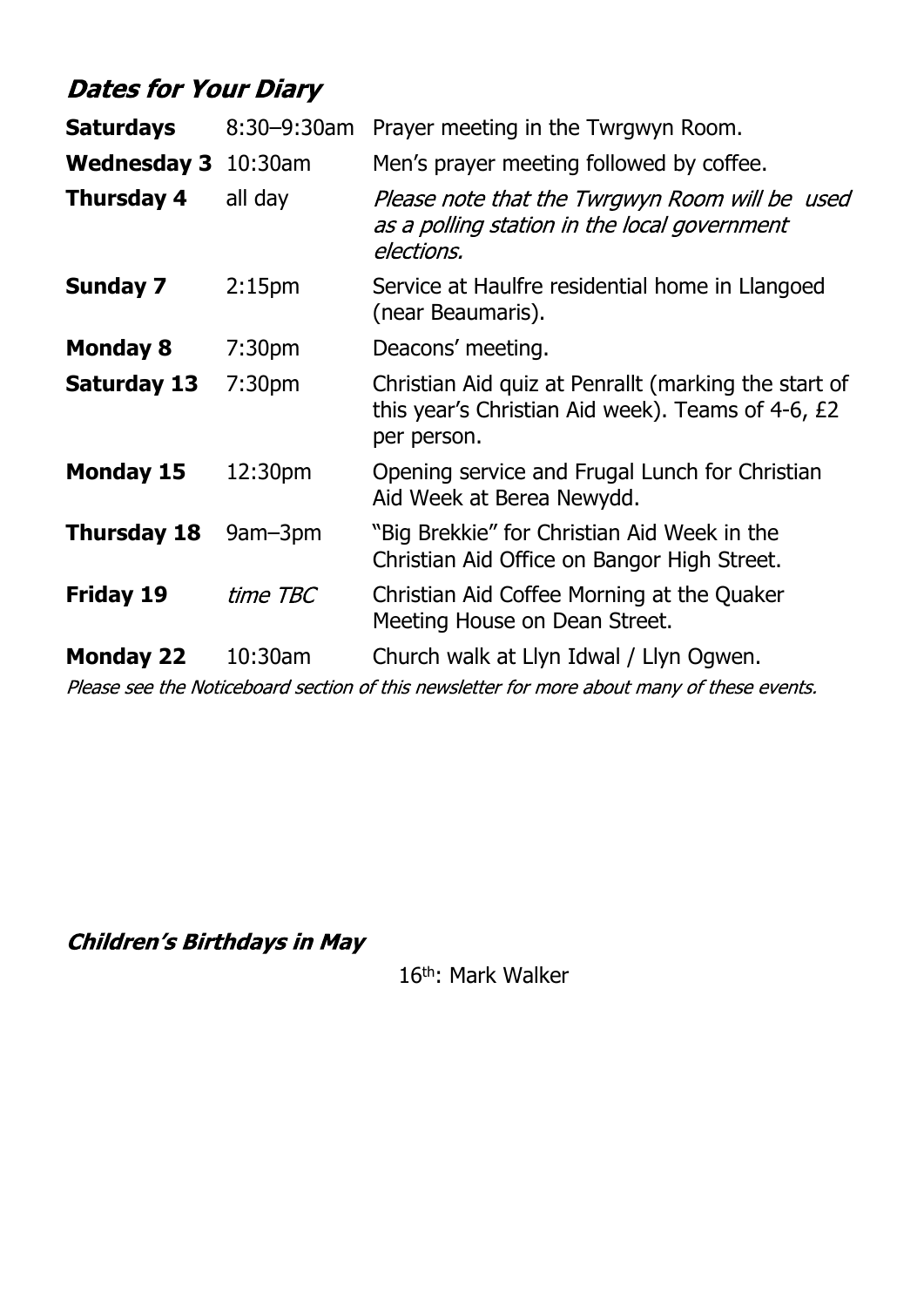# **Homegroups:**

Many of our folk meet in small groups during the week for Bible study, prayer and fellowship. We encourage you to join one of these groups if you are able to.NB not all these groups meet every week. Please check with the contact people to find out when and where they are meeting this month.

| <b>Day</b> | Time               | <b>Group Name</b>             | <b>Contacts</b>                     |
|------------|--------------------|-------------------------------|-------------------------------------|
| <b>Tue</b> | 7:30 <sub>pm</sub> | <b>Nilgiri</b>                | Joan Beer (353874)                  |
| <b>Tue</b> | 7:30 <sub>pm</sub> | Tyddyn Isaf<br>(Menai Bridge) | Magnus Forrester-Barker<br>(717570) |
| <b>Wed</b> | 2:00 <sub>pm</sub> | Carers                        | Carol Morris (208407)               |
| <b>Wed</b> | 7:30 <sub>pm</sub> | <b>Nomads</b>                 | Pat & Roger Borlace (713146)        |
| <b>Thu</b> | 10:30am            | Llanfairpwll (am)             | Sue & Lawrence Moss (713793)        |
| <b>Thu</b> | 7:30 <sub>pm</sub> | Llanfairpwll (pm)             | Sue & Lawrence Moss (713793)        |
| <b>Fri</b> | 10:30am-12:30pm    | The Lydias                    | Freda Birchall (371316)             |

# Noticeboard:

### **◊ Christian Aid Week**

This year's Christian Aid Week runs from Sunday 14th May to Saturday 20th May. Once again, Penrallt is hosting the QuizAid event, but this year it will be taking place on the eve of Christian Aid Week (Saturday 13th) instead of at the end. Other events are listed under *Dates for your Diary* earlier in this newsletter. See also the *Focus* article on the back page.

# **◊ Church Lunch**

We will, as usual, have a church lunch on the first Sunday of the month, 7<sup>th</sup> May. Please bring enough buffet-style food for yourself and a few others.

# *◊* **Church Walk**

Monday 22nd May 10:30am

This month's walk will be led by Roger Malone. We will be walking around Llyn Idwal and Llyn Ogwen, about 6 miles (Ogwen Cottage and Ranger Base, grid ref: SH 650603). Car parking at the first layby on the right (A5 heading east) after passing the visitors centre on the right. Free! Llyn Idwal first, as its the more challenging, with a short climb up to the lake. The path is well made, and not too steep, so everyone should make it if we take our time. Lunch at the Visitors centre, and then on to Llyn Ogwen. At this stage, anyone who wants to drop out can elect to walk back to their car, the time should be around 1pm. We should arrive back at the car park around 2:30pm. Boots recommended, and bring a packed lunch. Contact Roger for more information (01248 431296).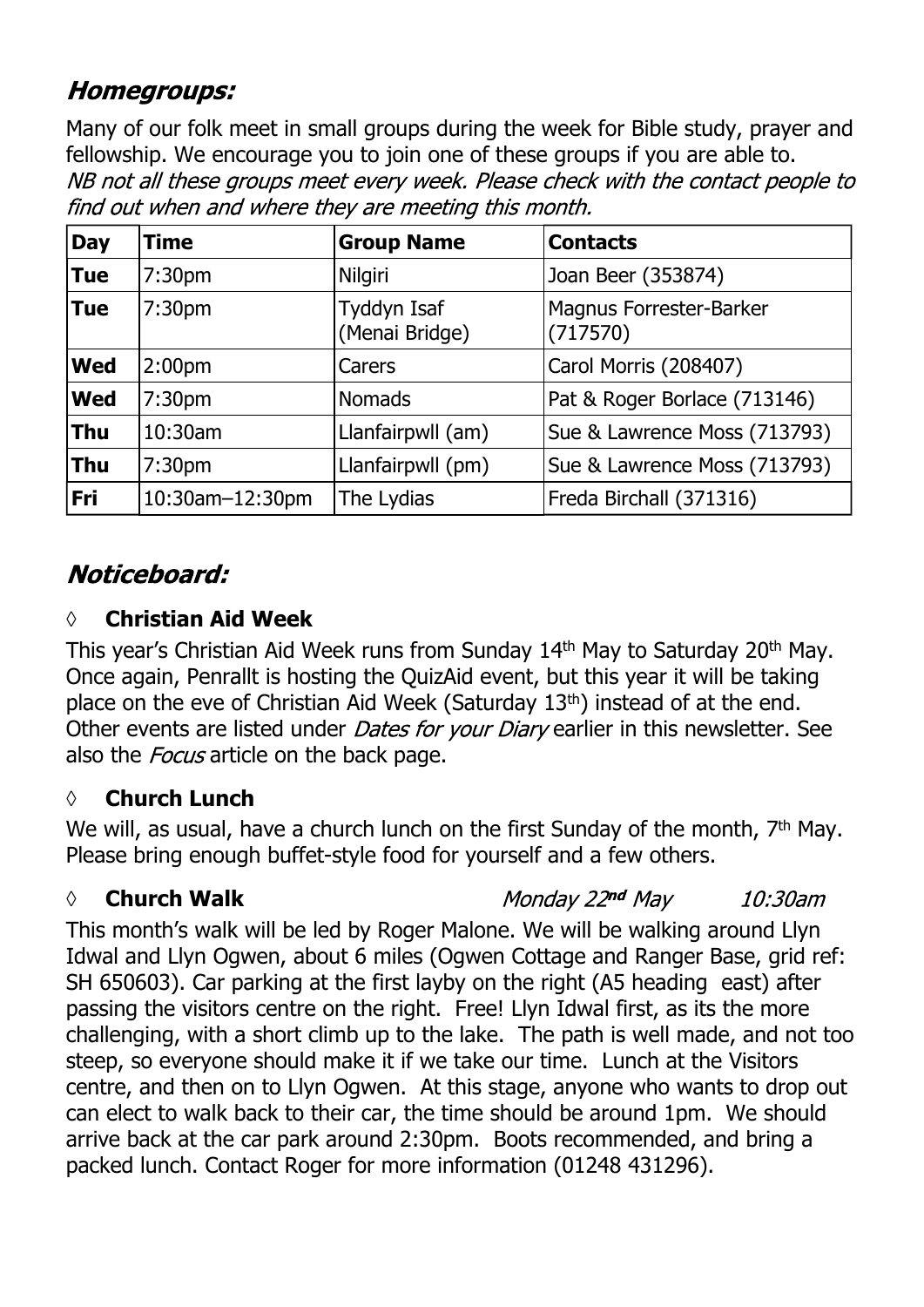#### **◊ News bulletins**

Don't forget that copies of our newsletters (dating back as far as May 2011) are available on the Penrallt website (www.penrallt.org/news/index.php), along with the current week's news sheet.

#### **◊ Open the Book**

The Open the Book team at Glan Cegin School, Maesgeirchen, desperately needs at least one or two extra members (and teams working in other schools are often short of volunteers too). They perform (at Glan Cegin) on Mondays at 1pm at the beginning of afternoon school, after which they practice for the following week (other teams have different arrangement). Volunteers must be regular worshippers at a local church and have a DBS Certificate. If you or anyone you know is willing to help, please get in touch with Anne Jackson on 01248 810050.

### **◊ Pastoral Help**

If you have issues of concern about your own or someone else's welfare, please contact either our minister, Freddy (minister@penrallt; 07506 710694), or a member of the Pastoral Care team: Pat Borlace (713146); Adrienne Ferrada; Gwen Hicks; Geoff Moore (410582); Lawrence Moss (713793); Judy Stammers (364394); Helen Thomas (600174).

# **◊ Pray for Penrallt Every Day**

We believe in prayer and encourage people to pray. You can send prayer request to our electronic diary via office@penrallt.org (there are also prayer cards in the church porch that you can fill in). Better still, you can receive the prayer diary straight to your inbox every Monday (or occasionally on Tuesdays) by emailing the office now and requesting to be put on the list. For more immediate and interactive sharing of prayers, search on Facebook for *Penrallt Prayer Point* and send a request to join our group.

#### **◊ Rough Sleepers**

The church's policy is not to give money directly to the rough sleepers in Upper Bangor. Be reminded that they could, at times, be aggressive towards others. You will find brown envelopes in the porch for a gift that will buy meal vouchers which are distributed to rough sleepers by the Cathedral; this certainly would be a more meaningful form of help.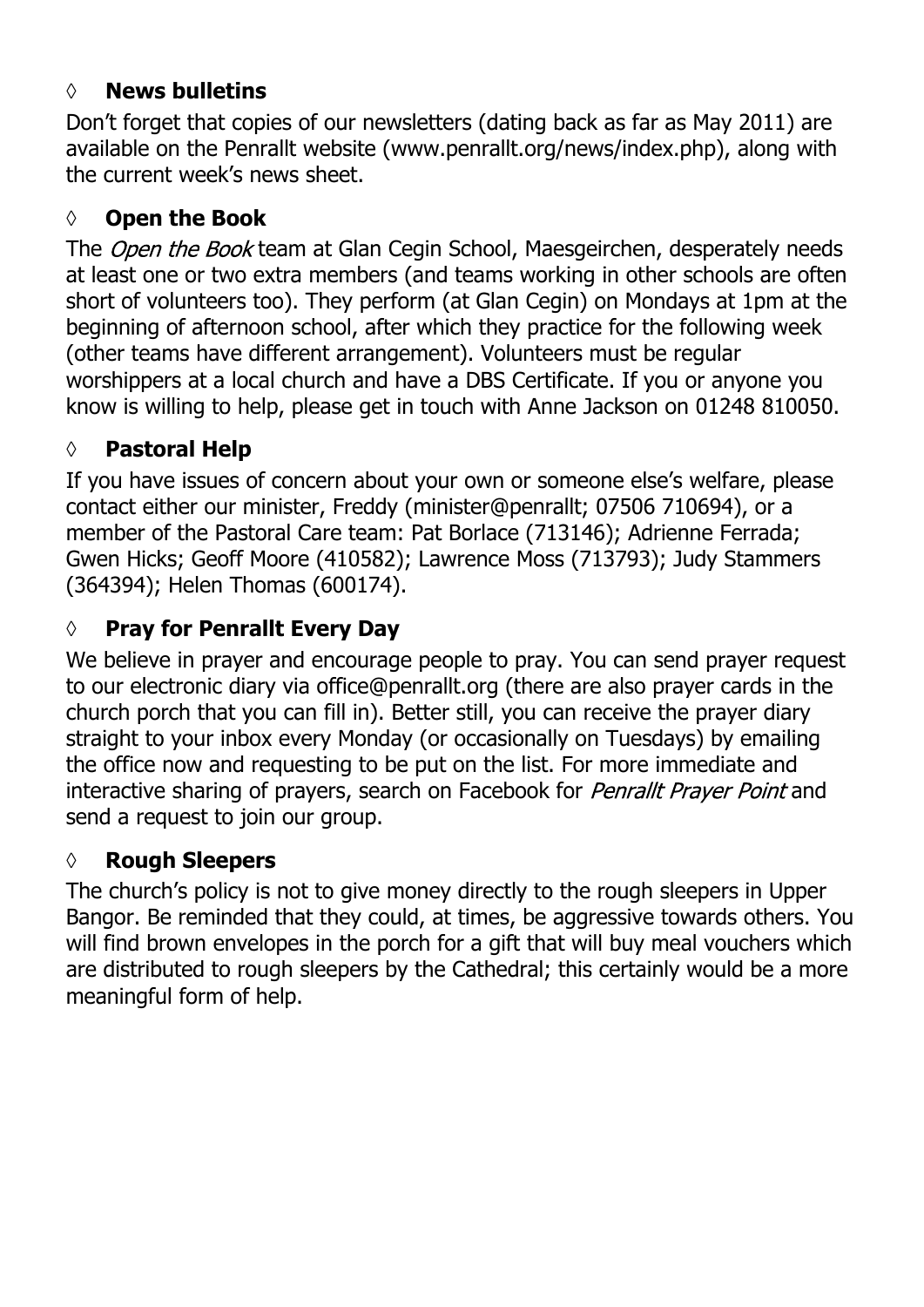#### **◊ Sunday Afternoon Services**

We visit residential homes in the area once a month on a Sunday afternoon, alternating between Haulfre (in Llangoed, on Anglesey, starting at 2:15pm) and Plas Garnedd (in Llanberis, starting at 2:45pm), usually on the first Sunday. This month we are due to visit Haulfre on **Sunday 7th May** but please check with the church office or see that week's news sheet to confirm that this is going ahead.

# **From the Church Office**

This is just to let you know how we have managed to put a rough shape to the diaconate, for now. Needless to say as time moves on, as they settle as deacons, as Freddy's vision and direction for Penrallt's ministry unfold and above all as God reveals more of His plans for us, there will be further readjustments coming along. For the time being:

- Julia Morgan & Monica Morris Deacons for Events & Hospitality (on a sharing basis)
- Wendy Lemon Deacon for Sunday School & Children
- Sarah Plum Deacon for Missions
- Jonathan Stammers Deacon for Youth
- Jon Elliott Deacon for Buildings and Fabric
- Owen Lloyd-Evans Deacon for Sunday Services
- Stephen Burrows Treasurer
- Roshni Verghese Secretary

This should give you a broad idea of who does what; however the expectation is that as with the out-going diaconate, all of us will move outside any rigid boxes and pick up and do what is there to do especially as new ways of doing things and further ministries are developed. Please may I ask you to hold the entire diaconate in prayer as we get to know each other, as latent skills and gifts emerge and as we learn to work as part of a 'whole' under the minister's leadership and the Spirit's call?

God bless you all

Roshni